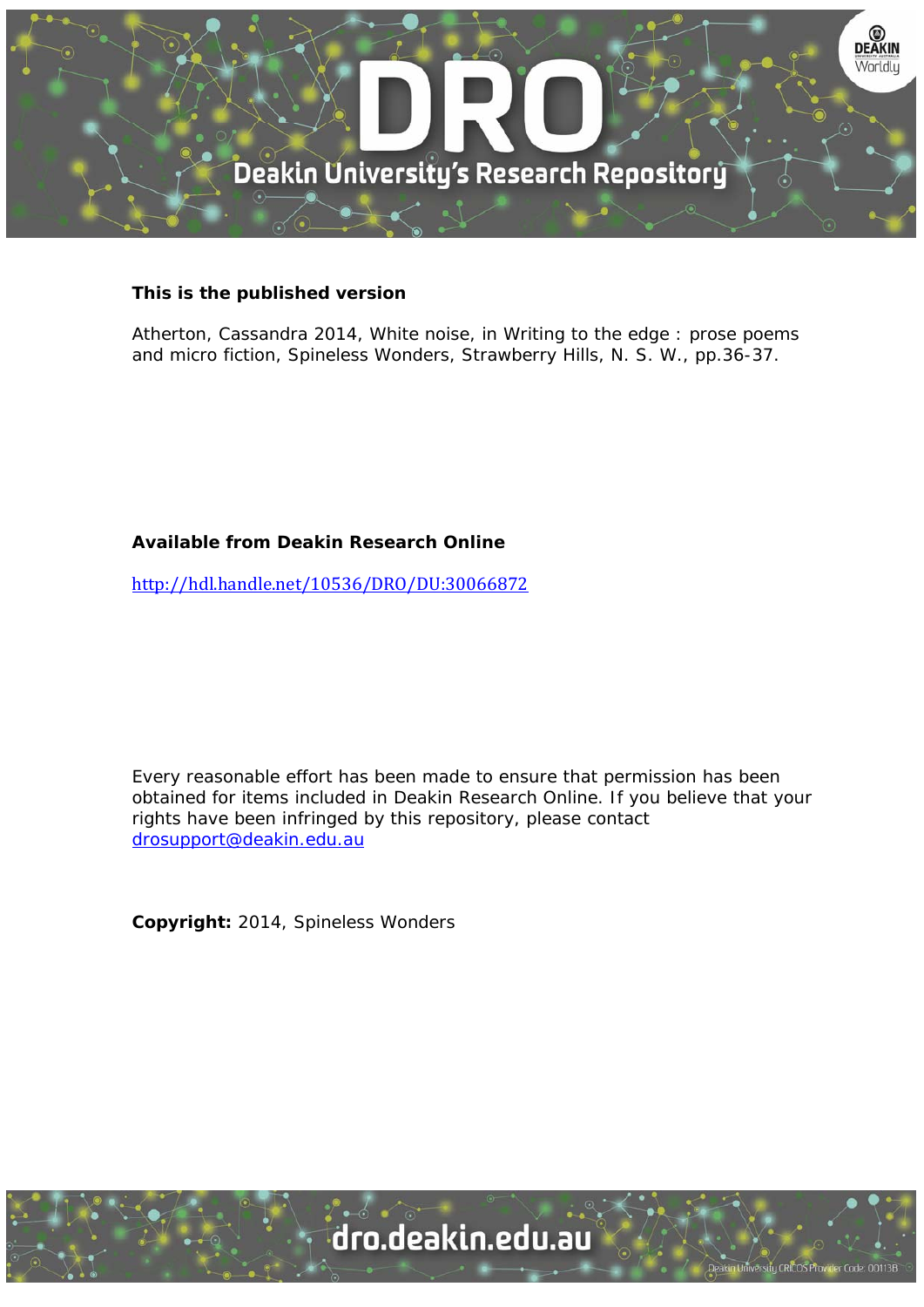## **Cassandra Atherton**

## **WHITE NOISE**

You trace the vein of blue biro between my toes with your tongue. Swirling around my second toe. Wormish. You nip the tough skin on the ball of my foot, press your ear against my warm ankle. I think for a moment just how much I want you to take me ice skating. Just because I like the word 'rink'. Just so you can lace my white boots and hold my hand as I scream white puffs of air. Narnian Merry-go-round. But you will never take me ice skating. We only ever go to Smorgy's, The Ramada Inn or the Laundrette in Buckley Street - the one with the big tumble drier for doonas. I initial your earlobe with my saliva.Nuzzle your carotid pulse with the tip of my nose. You tug on the ends of my hair, your pointy hip bones burrowing into me. Urging me to reach for my blue biro. I scrawl the first sentence of Rebecca on your back. You guess it's Du Maurier by the time I get to the capital 'M' for Manderley. You take the biro from me and press the nib into the freckled pits behind my knees. I ask you to press harder. Pleading with you to write your words in my plasma. Clear, sticky, cherry-tinted words. 'For a longtime I used to go to bed early'. I smile. My skin singing. I want you to continue, to cover me in Proust. But you get impatient and paw at my thighs. I always preferred yo-yos to madeleines anyway so I snatch the pen from you and draw a